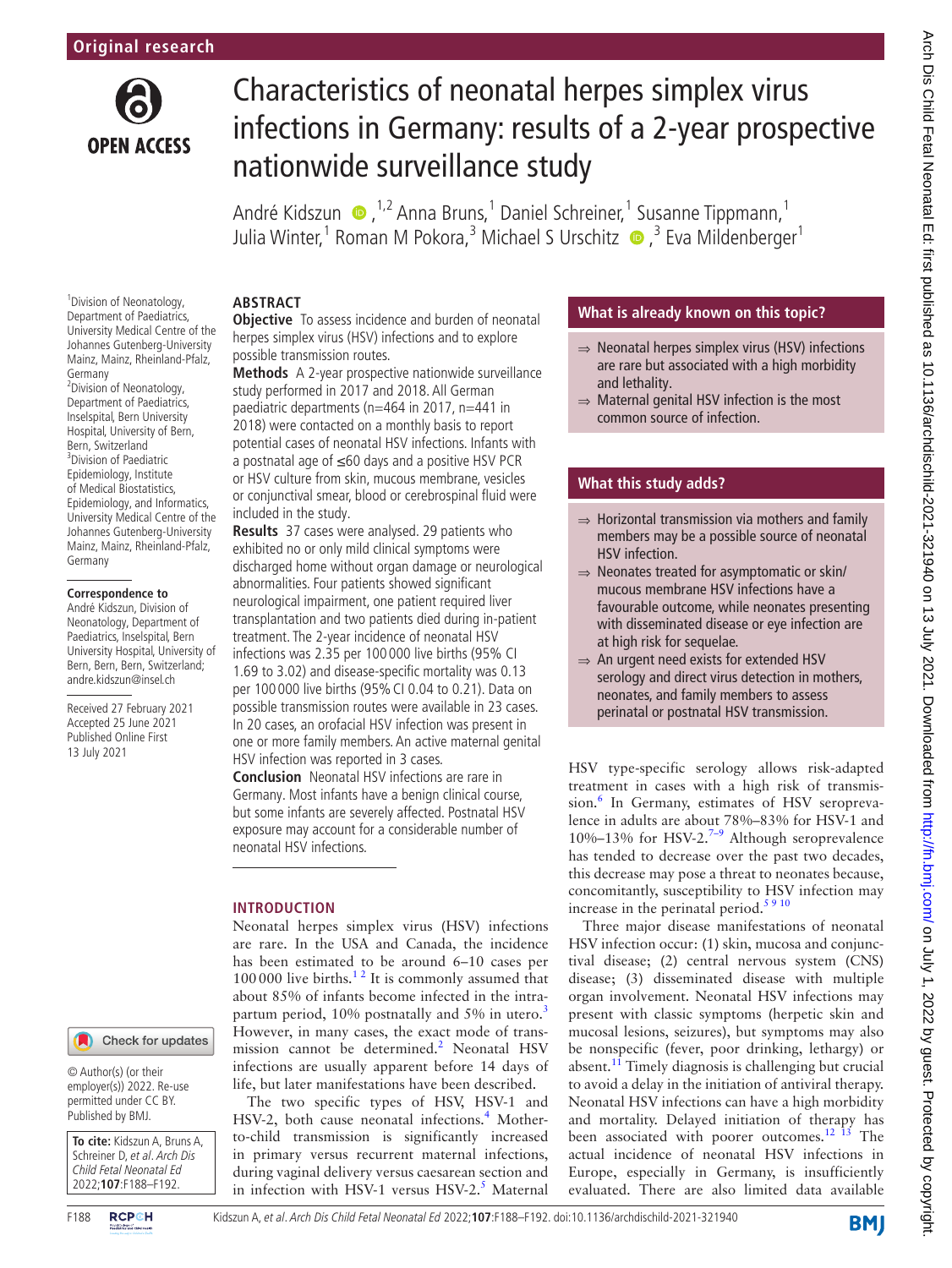on disease burden, routes of transmission and the frequency of nosocomial neonatal HSV infections. The aim of this study was to assess incidence and burden of neonatal HSV infections and to explore possible transmission routes.

## **METHODS**

## **Design**

This 2-year prospective nationwide surveillance study was performed in 2017 and 2018. All German paediatric departments  $(n=464$  in 2017, n=441 in 2018) were contacted on a monthly basis to report potential cases of neonatal HSV infections. Data were collected via the German Paediatric Surveillance Unit for Rare Diseases (ESPED—in German: Erhebungseinheit für Seltene Pädiatrische Erkrankungen in Deutschland), a voluntary reporting system that covers all German paediatric departments. Following each initial case report, a detailed clinical questionnaire was sent out to the reporting department by ESPED.

The questionnaire included perinatal characteristics, clinical symptoms, diagnostic findings and outcome data. In addition, the questionnaire asked about possible routes of transmission (active maternal genital HSV infection: first or recurring; active non-genital HSV infection: mother, father, siblings, other household members).

#### **Case definition/ inclusion criteria**

Infants with a postnatal age of  $\leq 60$  days and a positive HSV PCR or HSV culture from skin, mucous membranes, vesicles or conjunctival smear, blood or cerebrospinal fluid (CSF) were included in the study.

#### **Secondary data sources**

To assess underreporting in the incidence of neonatal HSV infections, an additional dataset was generated using the validated hospital discharge records (coded by the respective ICD-10 code P35.2) reported to the German Federal Statistical Office by the statutory health insurances as the second source. An inquiry was performed for the frequency of the prespecified diagnosis P35.2 "congenital infection due to herpes viruses" in infants with a postnatal age of ≤1year in the years 2017 and 2018 (data requested from <https://www.gbe-bund.de/gbe/>; 11 September 2020).

## **Statistical analysis**

Data entry, cleaning and evaluation were performed using IBM SPSS Statistics V.25. Characteristics of the patients and their mothers were expressed by means for continuous variables and by relative and absolute frequencies for discrete variables.

To estimate the extent to which the ESPED sample was representative, we planned a two-source capture–recapture calculation. Because one of the underlying basic assumptions of a capture–recapture calculation was violated, the distribution of some characteristics was compared with the health insurance data. The numbers of patients were extrapolated to the German live born infants in 2017 and 2018 (Federal Statistical Office, Wiesbaden 2020), and the 2-year incidence of neonatal HSV infections per 100000 live born infants for the years 2017 and 2018 was calculated with 95% CI. For comparison with the data of our cohort study, we also present the incidence of neonatal HSV infections per 100000 live born infants with the health data reported to the German Federal Statistical Office by the statutory health insurances companies.

<span id="page-1-0"></span>**Table 1** Perinatal characteristics of neonates with HSV infection in Germany 2017–2018

| .                                                                |                |
|------------------------------------------------------------------|----------------|
| Infant's characteristics                                         | N              |
| Total                                                            | 37             |
| Sex                                                              |                |
| Male                                                             | 20             |
| Female                                                           | 17             |
| Gestation                                                        |                |
| Term                                                             | 29             |
| Preterm                                                          | $\overline{7}$ |
| N/A                                                              | 1              |
| Age at onset of symptoms*                                        |                |
| Day of life, median (min, max)                                   | 10(0, 52)      |
| Days between onset of symptoms and start of antiviral treatment* |                |
| Days, median (min, max)                                          | 2(0,13)        |
| <b>Mother's characteristics</b>                                  |                |
| Total <sup>+</sup>                                               | 36             |
| Maternal age, years                                              |                |
| $20 - 35$                                                        | 30             |
| >35                                                              | $\overline{2}$ |
| <20                                                              | 4              |
| <b>Birth mode</b>                                                |                |
| Vaginal                                                          | 22             |
| Vaginal-instrumental                                             | $\overline{4}$ |
| Caesarean section                                                | 4              |
| N/A                                                              | 6              |
| Rupture of membranes >18 hours before birth                      |                |
| Yes                                                              | $\overline{2}$ |
| <b>No</b>                                                        | 16             |
| N/A                                                              | 18             |

\*Available for the 27/37 infants that were symptomatic.

†Total number is 36 for the mothers since a pair of twins was included in the survey. For child-related factors, this mother is included in the calculations for each child individually.

HSV, herpes simplex virus; N/A, not applicable.

## **RESULTS**

## **Incidence**

There were 48 initially reported cases in 2017 and 2018. The case definition was not fulfilled in three cases, and in another eight cases the questionnaires were not sent back. Thus, a total of 37 affected infants, including one pair of twins, were analysed. Perinatal characteristics are presented in [table](#page-1-0) 1. The 2-year incidence of neonatal HSV infections was 2.35 per 100000 live births (95%CI 1.69 to 3.02). This result was in line with the health data reported to the German Federal Statistical Office by the statutory health insurance companies. Retrospective analysis of the period from 2017 to 2018 resulted in 60 cases with a diagnosis of "congenital infection due to herpes viruses". This corresponded to an incidence of 3.83 per 100000 live births.

## **Distribution of HSV subtypes**

In most cases (18 infants), infection with HSV type 1 was present. Type 2 was detected in four infants, and mixed infection with HSV types 1 and 2occurred in two infants. In the remaining 13 cases, no subtype determination was performed, or the result was unknown. HSV subtype 2, which is associated with genital herpes, CNS infection or disseminated infection in adults, was exclusively detected in infants with eye infection. HSV subtype 1 was present in all types of infections.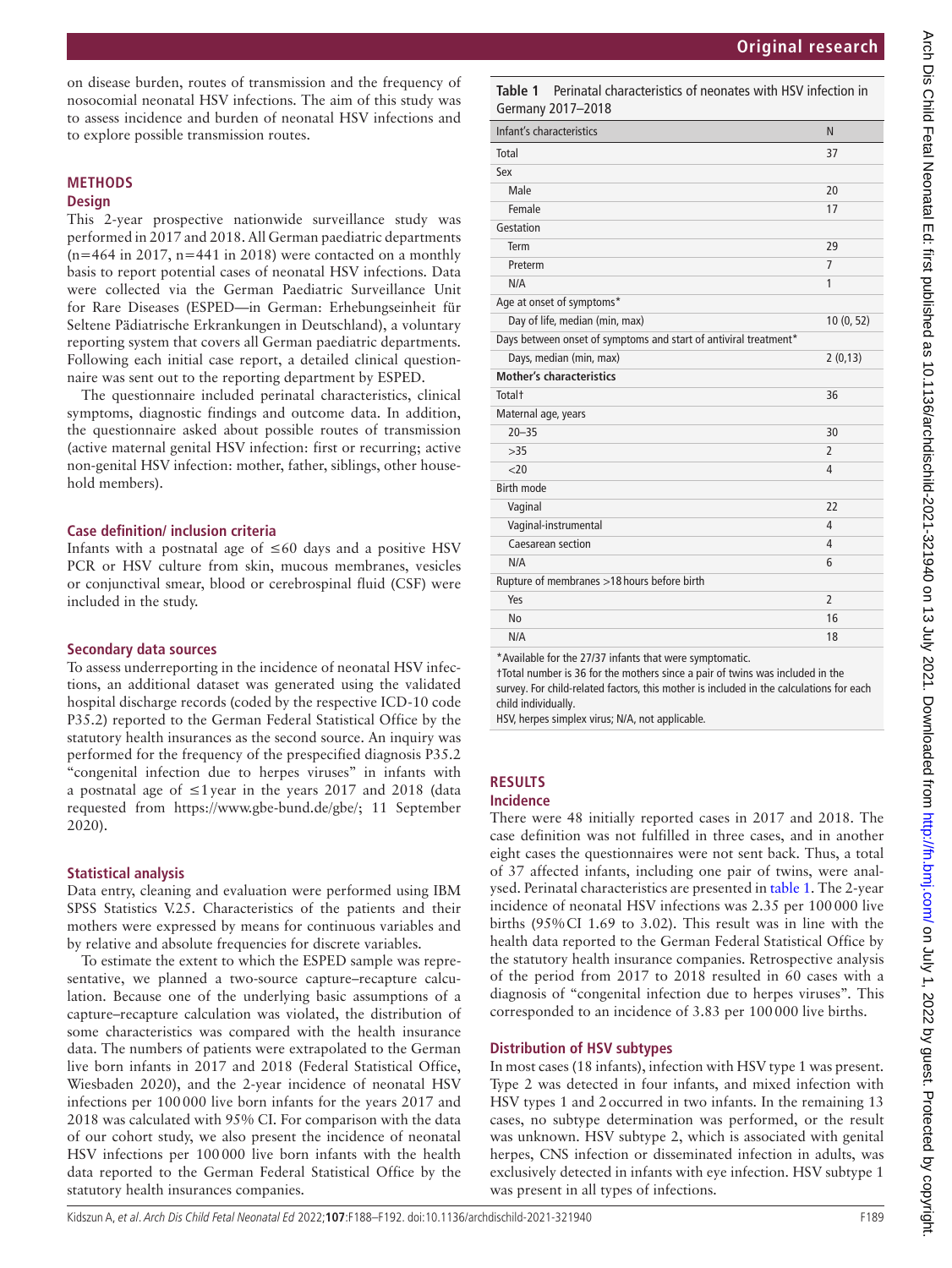## **Antiviral therapy**

Therapy of all neonatal HSV infections was with acyclovir, with doses ranging from 13 to 70mg/kg/day. In two infants, the doses were not reported. The duration of therapy ranged from 4 to 205 days, with a median of 14 days. In two infants, the duration of therapy was not reported.

## **Hospital stays**

Most infants (28) were solely treated on general paediatric wards while 8 infants received treatment in intensive care units. The median duration of hospital stay was 14 days, with a minimum of 2days and a maximum of 73 days. Length of hospital stays and inpatient assignment were not reported for two patients each.

## **Possible transmission routes and risk factors**

Data on possible transmission routes were available for 23 infants. In 20 cases, an orofacial HSV infection was present in one or more family members (mothers in 15 cases, fathers in 3 cases, both parents in 1 case and a sibling in 1 case). Labial herpes was reported in 17 cases, one mother was affected by nasal herpes and another had periorbital herpes. In one case, a mother of affected twins had labial herpes.

An active genital HSV infection was reported from three mothers. Twenty-six mothers definitely did not reveal symptoms of a genital HSV infection, while the status was unknown in seven mothers. None of the mothers was reported to have been treated with acyclovir before or during delivery to prevent transmission of the herpes virus.

<span id="page-2-0"></span>

|                   | Table 2 Virological profiles of affected infants, mothers and other household members |                                       |                                          |                    |                      |                                                             |
|-------------------|---------------------------------------------------------------------------------------|---------------------------------------|------------------------------------------|--------------------|----------------------|-------------------------------------------------------------|
| Case number (DOL) | Onset of symptoms                                                                     | <b>Hospitalisation since</b><br>birth | <b>Localisation of HSV</b><br>detection* | <b>HSV subtype</b> | <b>HSV</b> copies/mL | <b>Active maternal or household</b><br><b>HSV</b> infection |
| 1                 | 6                                                                                     | No                                    | <b>CSF</b>                               | $\overline{2}$     | N/A                  | Mother, labial herpes                                       |
| 2                 | 5                                                                                     | No                                    | <b>CSF</b>                               | 1                  | N/A                  | None reported                                               |
| 3                 | 30                                                                                    | No                                    | <b>CSF</b>                               | 1                  | N/A                  | Mother, labial herpes                                       |
| 4                 | N/A                                                                                   | Yes                                   | Mucocutaneous                            | N/A                | N/A                  | Mother, labial herpes                                       |
| 5                 | 5                                                                                     | No                                    | <b>CSF</b>                               | $\overline{2}$     | N/A                  | None reported                                               |
| 6                 | $\mathbf{1}$                                                                          | Yes                                   | <b>Blood</b>                             | 1                  | $5.8 \times 10^{2}$  | Mother, labial herpes                                       |
| 7                 | 18                                                                                    | No                                    | Blood                                    | N/A                | N/A                  | None reported                                               |
| 8†                | N/A                                                                                   | Yes                                   | Mucocutaneous                            | N/A                | N/A                  | Mother, labial herpes                                       |
| 9 <sub>1</sub>    | N/A                                                                                   | Yes                                   | Mucocutaneous                            | N/A                | N/A                  | Mother, labial herpes                                       |
| 10                | N/A                                                                                   | Yes                                   | Mucocutaneous                            | N/A                | N/A                  | Mother, various mucocutaneous<br>lesions                    |
| 11                | 6                                                                                     | No                                    | Blood                                    | N/A                | N/A                  | None reported                                               |
| 12                | N/A                                                                                   | Yes                                   | Mucocutaneous                            | N/A                | N/A                  | Mother, labial herpes                                       |
| 13                | 19                                                                                    | No                                    | Blood                                    | N/A                | N/A                  | Father, labial herpes                                       |
| 14                | 3                                                                                     | Yes                                   | Blood                                    | 1                  | $5\times10^{6}$      | None reported                                               |
| 15                | $\overline{2}$                                                                        | Yes                                   | Mucocutaneous                            | 1                  | N/A                  | Father, labial herpes                                       |
| 16                | 34                                                                                    | No                                    | Blood                                    | 1                  | N/A                  | Mother, labial herpes                                       |
| 17                | $\overline{7}$                                                                        | No                                    | Mucocutaneous                            | 1                  | N/A                  | Mother, labial herpes                                       |
| 18                | 21                                                                                    | No                                    | <b>CSF</b>                               | 1                  | $4.3 \times 10^{2}$  | None reported                                               |
| 19                | 13                                                                                    | No                                    | Mucocutaneous                            | 1                  | N/A                  | Father, labial herpes                                       |
| 20                | 9                                                                                     | No                                    | Mucocutaneous                            | 1                  | N/A                  | Mother, labial herpes                                       |
| 21                | 52                                                                                    | No                                    | Mucocutaneous                            | N/A                | N/A                  | Sibling, labial herpes                                      |
| 22                | 3                                                                                     | No                                    | <b>CSF</b>                               | 2                  | N/A                  | None reported                                               |
| 23                | $\overline{2}$                                                                        | Yes                                   | <b>Blood</b>                             | 1                  | $4.5 \times 10^{6}$  | None reported                                               |
| 24                | 6                                                                                     | No                                    | Mucocutaneous                            | $\mathbf{1}$       | N/A                  | None reported                                               |
| 25                | 9                                                                                     | No                                    | CSF                                      | $\overline{2}$     | $5.7 \times 10^{3}$  | None reported                                               |
| 26                | 21                                                                                    | No                                    | Mucocutaneous                            | 1                  | N/A                  | None reported                                               |
| 27                | $\mathbf{0}$                                                                          | Yes                                   | Mucocutaneous                            | 1                  | N/A                  | None reported                                               |
| 28                | 8                                                                                     | Yes                                   | Blood                                    | 1                  | N/A                  | None reported                                               |
| 29                | N/A                                                                                   | Yes                                   | Mucocutaneous                            | 1                  | N/A                  | Mother, genital herpes                                      |
| 30                | N/A                                                                                   | No                                    | Mucocutaneous                            | 1                  | N/A                  | Mother, labial herpes                                       |
| 31                | 14                                                                                    | No                                    | Mucocutaneous                            | 1                  | $6.7 \times 10^{3}$  | Mother, labial herpes                                       |
| 32                | N/A                                                                                   | No                                    | Mucocutaneous                            | N/A                | N/A                  | Mother, various mucocutaneous<br>lesions                    |
| 33                | N/A                                                                                   | No                                    | Mucocutaneous                            | 1 and $2$          | N/A                  | Mother, genital herpes                                      |
| 34                | N/A                                                                                   | No                                    | Mucocutaneous                            | N/A                | N/A                  | Mother, labial herpes                                       |
| 35                | 12                                                                                    | No                                    | Mucocutaneous                            | N/A                | N/A                  | None reported                                               |
| 36                | 35                                                                                    | No                                    | Mucocutaneous                            | N/A                | N/A                  | Mother, labial herpes                                       |
| 37                | 25                                                                                    | No                                    | Blood                                    | 1 and $2$          | N/A                  | Mother, genital herpes                                      |
|                   |                                                                                       |                                       |                                          |                    |                      |                                                             |

\*All tests performed via PCR.

†Twins.

CSF, cerebrospinal fluid; DOL, day of life; HSV, herpes simplex virus; N/A, not available.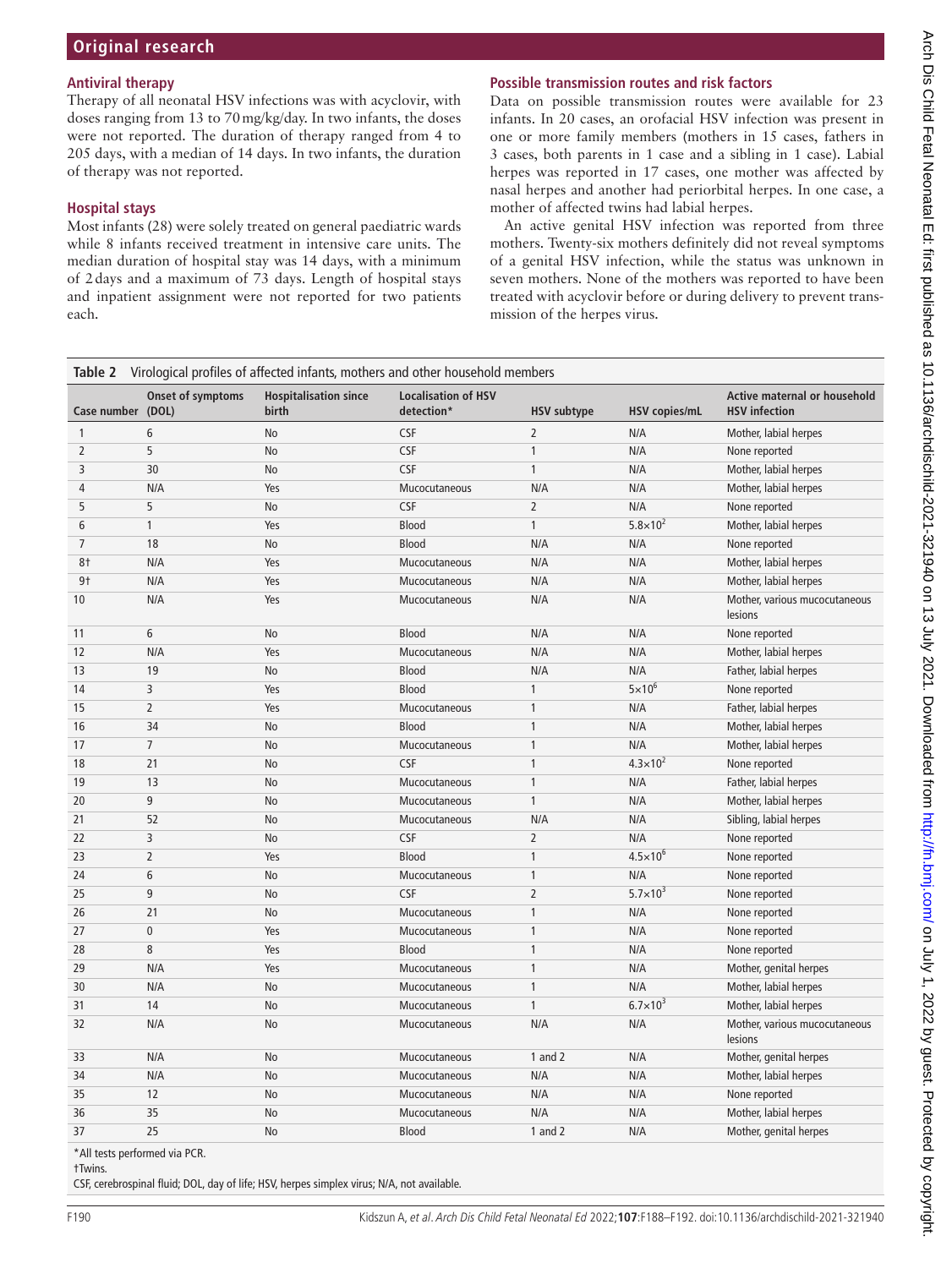Kidszun A, et al. Arch Dis Child Fetal Neonatal Ed 2022;**107**:F188–F192. doi:10.1136/archdischild-2021-321940 F191

|  | 92. doi:10.1136/archdischild-2021-321940 |  |
|--|------------------------------------------|--|
|  |                                          |  |

<span id="page-3-0"></span>**Table 3** Clinical and diagnostic characteristics of neonates with HSV infection in Germany 2017–2018

| <b>Category of disease</b>                          |                | Number of infants* |
|-----------------------------------------------------|----------------|--------------------|
| Mucocutaneous                                       | 21             |                    |
| Eye                                                 | 8              |                    |
| <b>CNS</b>                                          | $\overline{2}$ |                    |
| <b>Disseminated</b>                                 | 4              |                    |
| Not reported                                        | $\overline{2}$ |                    |
| <b>Clinical symptoms</b>                            |                |                    |
| No symptoms                                         | 10             |                    |
| Mucocutaneous herpes blisters                       | 10             |                    |
| Poor feeding                                        | 7              |                    |
| <b>Circulatory problems</b>                         | 7              |                    |
| Body temperature > 38.0°C                           | 5              |                    |
| <b>Seizures</b>                                     | 6              |                    |
| Dyspnoea or tachypnoea                              | 6              |                    |
| Apnoea                                              | 5              |                    |
| Lethargy                                            | 4              |                    |
| Unspecific symptoms                                 | 6              |                    |
| <b>Laboratory findings</b>                          |                |                    |
| No abnormal findings                                | 21             |                    |
| <b>Elevated liver enzymes</b>                       | 10             |                    |
| Leucocyte count >15/nL                              | 7              |                    |
| Thrombocytopenia <150/nL                            | 5              |                    |
| Abnormal coagulation                                | 4              |                    |
| $CRP > 15$ mg/L                                     | 4              |                    |
| CSF cell count >20/nL (0-28 DOL), >9/nL (29-60 DOL) | 3              |                    |
| CSF glucose <40 mg/dL                               | $\overline{2}$ |                    |
| Leucocyte count <5/nL                               | 1              |                    |
| <b>Diagnostics</b>                                  |                |                    |
| Cranial ultrasound                                  |                |                    |
| Normal                                              | 23             |                    |
| Abnormal                                            | 4              |                    |
| Not performed/unknown                               | 10             |                    |
| <b>Cranial MRI</b>                                  |                |                    |
| Normal                                              | 3              |                    |
| Abnormal                                            | 5              |                    |
| Not performed                                       | 29             |                    |
| EEG                                                 |                |                    |
| Normal                                              | 2              |                    |
| Abnormal                                            | 6              |                    |
| Not performed                                       | 29             |                    |

\*Multiple answers possible.

CNS, central nervous system; CRP, C reactive protein; CSF, cerebrospinal fluid; DOL, day of life; EEG, electroencephalogram; HSV, herpes simplex virus.

[Table](#page-2-0) 2 summarises the virological profiles of the affected infants and their families.

## **Clinical symptoms and outcomes**

During the study period, two deaths associated with neonatal HSV infection were reported. One of those infants was also diagnosed with an inborn error of metabolism, likely contributing to the fatal outcome. The two deaths resulted in a case fatality rate of 5.4% (95% CI 1.37 to 6.97) and a disease-specific mortality rate of 0.13 per 100000 live births (95%CI 0.04 to 0.21).

Ten infants were asymptomatic. Fifteen infants presented with one isolated symptom and 12 infants presented with a combination of two to five symptoms. Details on disease manifestation and symptoms are given in [table](#page-3-0) 3.

Twenty-nine infants were healthy at discharge, while five infants had significant sequelae. Four of them showed significant neurological impairment, and one had a liver transplant. In one case, the outcome was unknown, as the infant was transferred to another hospital without further information available. Half of the infants who presented with disseminated disease had sequelae, as did 37.5% of those with eye infection. Almost all (97.3%) infants with a skin or mucous membrane lesion and all asymptomatic infants were healthy at discharge.

## **DISCUSSION**

The incidence of neonatal HSV infections has been previously estimated to range from 1.4 to 4.7 per 100000 live births in Switzerland, Australia and the Netherlands<sup>14–17</sup>; and up to 5.9, 8.4 and 12.1 per 100000 live births in Canada, Israel and the USA.<sup>2 18 19</sup> Globally, the incidence is estimated to be around 10 per 100000 live births.<sup>20</sup> We report an incidence at the lower end of this spectrum for Germany (2.35 per 100 000). The different study results appear comparable, even though study designs and definitions of neonatal HSV infection vary across studies. Differences between regions and countries are largely unknown but are likely attributable to cultural differences or differences in primary healthcare settings. Compared with other studies, reporting case fatality rates of 19% to 26%, death from neonatal HSV infection was low in our study.[17 21](#page-4-11)

It is commonly assumed that most neonatal HSV infections occur in the intrapartum period and that postnatal transmissions are rare incidents.<sup>[3 14 22](#page-4-1)</sup> However, HSV transmission routes have been insufficiently evaluated in prospective studies. As with incidence, transmission routes may also vary significantly between countries and regions. In our study, symptoms of maternal genital HSV infections were rarely reported, while non-genital HSV infections of household members were frequent among affected neonates. Possible postnatal transmission of HSV via household members has been suggested in various case reports $23-28$  and also in one large study from Jones *et al*. [17](#page-4-11) Our study supports this suggestion, but cannot definitely prove this mode of transmission due to lack of molecular testing. Future studies will need to incorporate comprehensive maternal antibody testing and molecular genetic techniques to explore preventive factors and to further elucidate sources of neonatal HSV infections.

HSV-1 was detected in the majority of infections. This is in contrast to high maternal and neonatal HSV-2 infection rates in other parts of the world.<sup>[20](#page-4-10)</sup> These results indicate regional differences in the epidemiology of neonatal HSV infections. In Germany, it appears that awareness of maternal genital HSV infections is high, and that prenatal care may have improved over time, while postnatal HSV exposure may be more common. However, vertical transmission may have been underestimated in this study since transmission occurring in the birth canal is also possible in the absence of active genital HSV lesions.<sup>[29](#page-4-13)</sup> HSV shedding around birth can also occur with asymptomatic reactivation and only be estimated adequately, if direct virus monitoring is performed in particular on the basis of previously reported episodes of genital HSV.<sup>[4](#page-4-3)</sup>

Our study adds evidence to the possibility of postnatal HSV exposure. Neonates are at risk of acquiring HSV infections from family members or others with skin or mucous membrane infections. More research is needed to evaluate strategies of empirical antiviral therapy of exposed infants, including those with no or mild symptoms. Based on the available evidence, families should receive comprehensive counselling, and preventive measures, especially